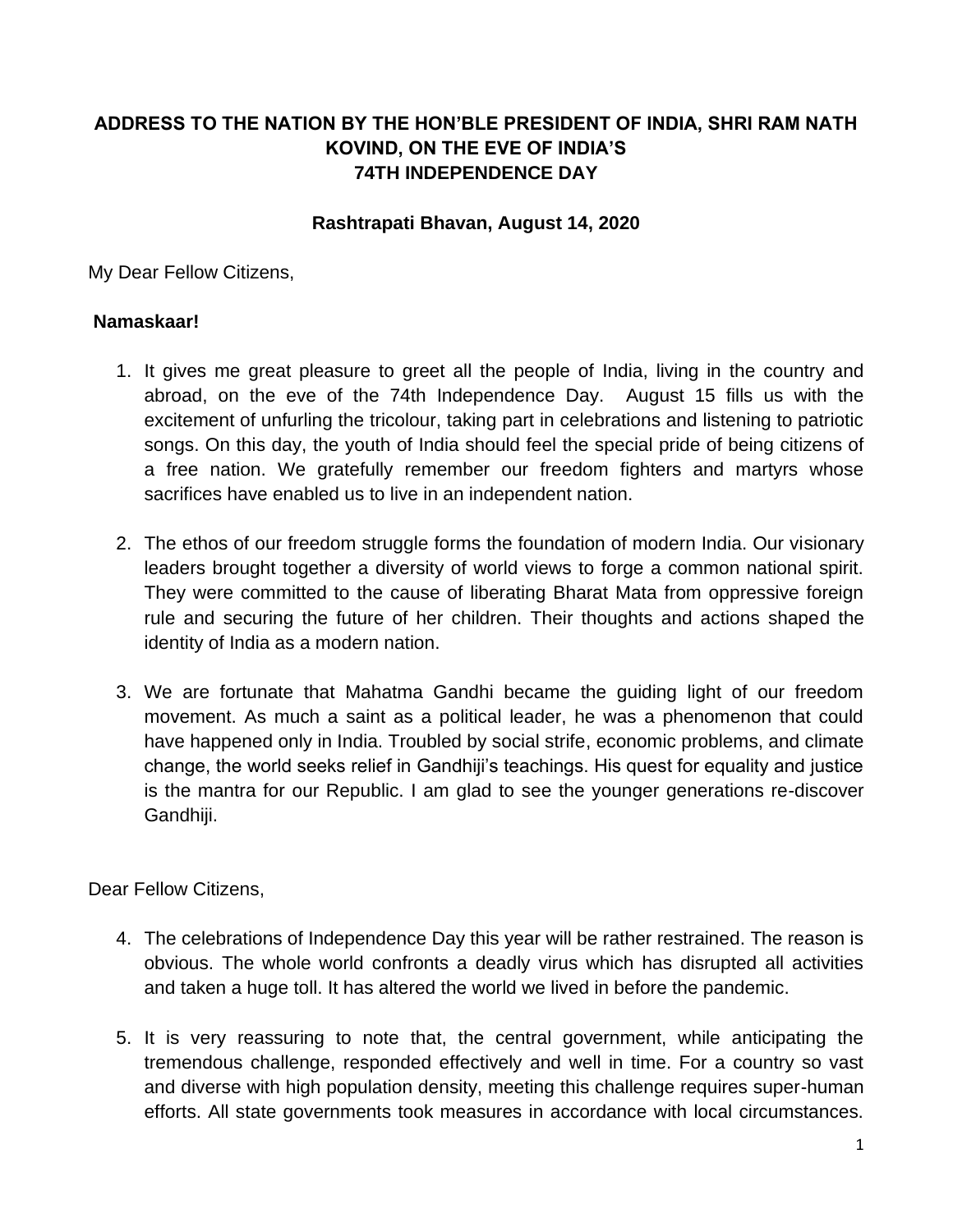People also supported whole-heartedly. With our committed efforts, we have succeeded in containing the magnitude of the pandemic and saving a large number of lives. This is worth emulating by the wider world.

- 6. The nation is indebted to doctors, nurses and other health workers who have been continuously on the forefront of our fight against this virus. Unfortunately, many of them have lost their lives battling the pandemic. They are our national heroes. All Corona Warriors deserve high praise. They go much beyond their call of duty to save lives and ensure essential services. These doctors, health workers, members of Disaster Management Teams, police personnel, sanitation workers, delivery staff, transportation, railway and aviation personnel, providers of various services, government employees, social service organisations and generous citizens have been scripting inspiring stories of courage and selfless service. When cities and towns go quiet and roads are deserted, they work tirelessly to ensure that people are not deprived of health care and relief, water and electricity, transport and communication facilities, milk and vegetables, food and groceries, medicine and other essentials. They risk their own lives to save our life and livelihood.
- 7. Amid this crisis, Cyclone Amphan hit us in West Bengal and Odisha. Concerted response of Disaster Management Teams, Central and State agencies and alert citizens helped minimize loss of life. Floods have been disrupting lives of our people in the North-East and eastern states. Amid such onslaughts of disasters, it is gratifying to see all sections of society coming together to help those in distress.

Dear Fellow Citizens,

- 8. The poor and daily wage-earners are the worst hit by the pandemic. In order to support them through this phase of crisis, virus containment-efforts have been supplemented by welfare interventions. By introducing 'Pradhan Mantri Garib Kalyan Yojana', the government has enabled crores of people to earn their livelihood, and mitigate the impact of job-loss, dislocation and disruption caused by the pandemic. The Government continues to extend its helping hand through a number of initiatives, supported whole-heartedly by the corporate sector, civil society and citizens.
- 9. The needy are being given free food grains, so that no family goes hungry. The largest free food distribution programme in the world has been extended till the end of November 2020 to provide succour to about 80 crore people every month. In order to ensure that migratory ration card holders get ration anywhere in the country, all states are being brought under the coverage of 'One Nation - One Ration Card' scheme.
- 10.Committed to taking care of our people stranded anywhere in the world, the Government has brought back more than 10 lakh Indians under the 'Vande Bharat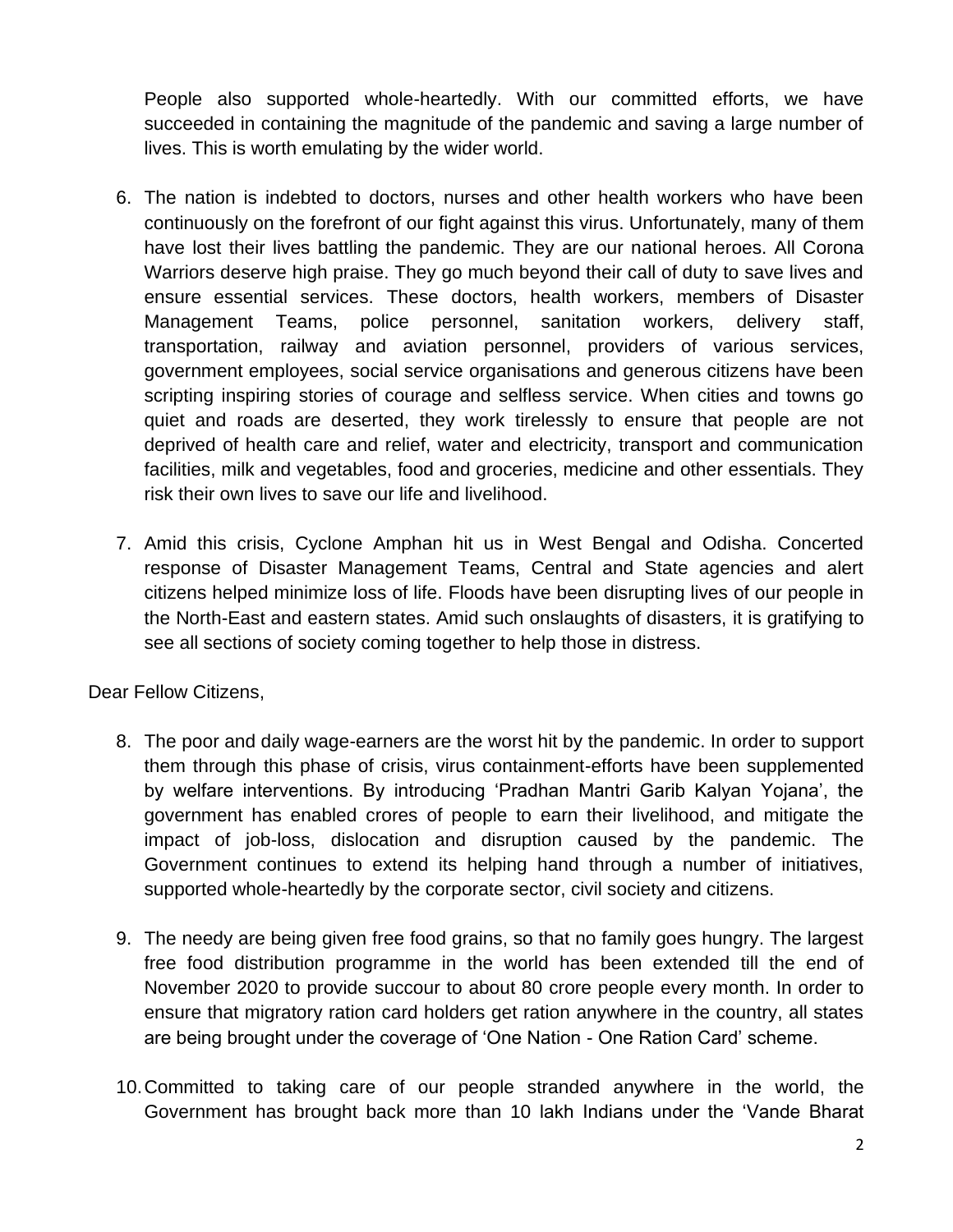Mission'. Indian Railways has been operating train services, in these challenging circumstances, to facilitate travel and transportation of people and goods.

- 11.Confident of our strengths, we reached out to help other countries in their fight against COVID-19. In responding to calls from countries for supply of medicines, India has once again shown that it stands by the global community in times of distress. We have been at the forefront in evolving regional and global strategies for an effective response to the pandemic. The overwhelming support India got at the elections for the non-permanent seat of the United Nations Security Council is a testimony to the goodwill we enjoy internationally.
- 12.It has been the tradition of India that we do not just live for ourselves, but work for the well-being of the entire world. India's self-reliance means being self-sufficient without alienating or creating distance from the world. It implies that India will continue to engage with the world economy while maintaining its identity.

Dear Fellow Citizens,

- 13.The world now realizes what our sages had said long ago: the global community is but one family; 'Vasudhaiv Kutumbakam'. However, even while the world community needs to fight together against the greatest challenge before humanity, some in our neighbourhood tried to carry out their misadventure of expansion. Our brave soldiers laid down their lives defending our borders. Those worthy sons of Bharat Mata lived and died for national pride. The entire nation salutes the martyrs of Galwan Valley. Every Indian feels grateful to their family members. Their bravery in combat has demonstrated that while we believe in peace, we are also capable of giving a befitting response to any attempt of aggression. We are proud of the members of our Armed Forces, paramilitary forces and police personnel who protect the borders, and ensure our internal security.
- 14.I believe that in the fight against COVID-19, life and livelihood, both are essential. We have looked at the current crisis as an opportunity to initiate reforms to revitalise the economy for the benefit of all, specially farmers and small entrepreneurs. Landmark reforms have been introduced in agriculture sector. Now, farmers can have barrier-free trade and get the best price for their produce anywhere in the country. The Essential Commodities Act has been amended to remove certain regulatory restrictions on farmers. This will help raise farmers' income.

Dear Fellow Citizens,

15.We have learnt some tough lessons in the year 2020. The invisible virus has demolished the illusion that human being is the master of nature. I believe, it is still not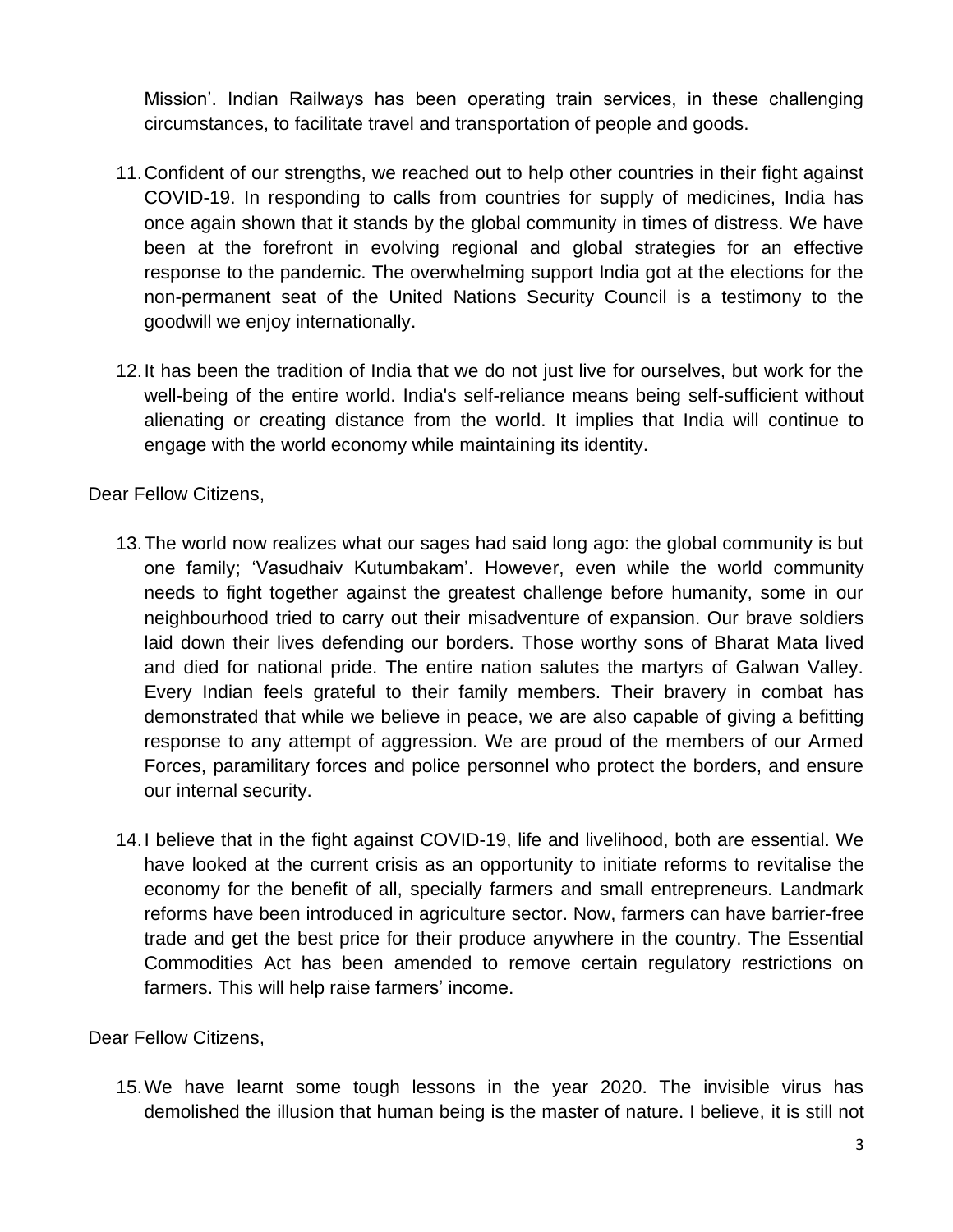too late for humanity to correct its course and live in harmony with nature. The pandemic, like climate change, has awakened the global community to our shared destiny. In my view, 'human-centric collaboration' is more important than 'economycentric inclusion', in the present context. The greater this change, the better it will be for the humanity. The twenty-first century should be remembered as the century when humanity put aside differences and collaborated to save the planet.

- 16.The second lesson is that we are all equal before Mother Nature and we primarily depend on our fellow residents for survival and growth. Coronavirus does not recognize any artificial divisions created by human society. This reinforces the belief that we need to rise above all man-made differences, prejudices, and barriers. Compassion and mutual help have been adopted as basic values by the people in India. We need to further strengthen this virtue in our conduct. Only then can we create a better future for all of us.
- 17.The third lesson is about augmenting health infrastructure. Public hospitals and laboratories have been leading the fight against COVID-19. Public health services have helped the poor cope with the pandemic. In view of this, public health infrastructure needs to be expanded and strengthened.
- 18.The fourth lesson relates to science and technology. The pandemic has highlighted the need to accelerate developments in science and technology. During the lockdown and subsequent unlocking, information and communication technology has emerged as an effective tool for governance, education, business, office work and social connect. It has helped meet the twin objectives of saving lives and resumption of activities.
- 19.Offices of the Government of India and of the state governments have been extensively using virtual interface to discharge their functions. The judiciary has been conducting virtual court proceedings to deliver justice. In Rashtrapati Bhavan also, we have used technology to conduct virtual conferences and carry out many activities. IT and communication tools have promoted e-learning and distance education. Workfrom-home has become the norm in many sectors. Technology has enabled certain establishments in government and private sectors to work overtime to keep the wheels of the economy running. Thus, we have learnt the lesson that adoption of science and technology, in harmony with nature, will help sustain our survival and growth.
- 20.These lessons will prove useful to humanity. The younger generation has learnt the lessons well, and I believe that the future of India is safe in their hands. These are difficult times for all of us, more so for our youth. The closure of our educational institutions would have caused anxiety among our girls and boys, casting a shadow over their dreams and aspirations for the time being. However, I would like them to remember that these difficult times won't last and they should not give up working for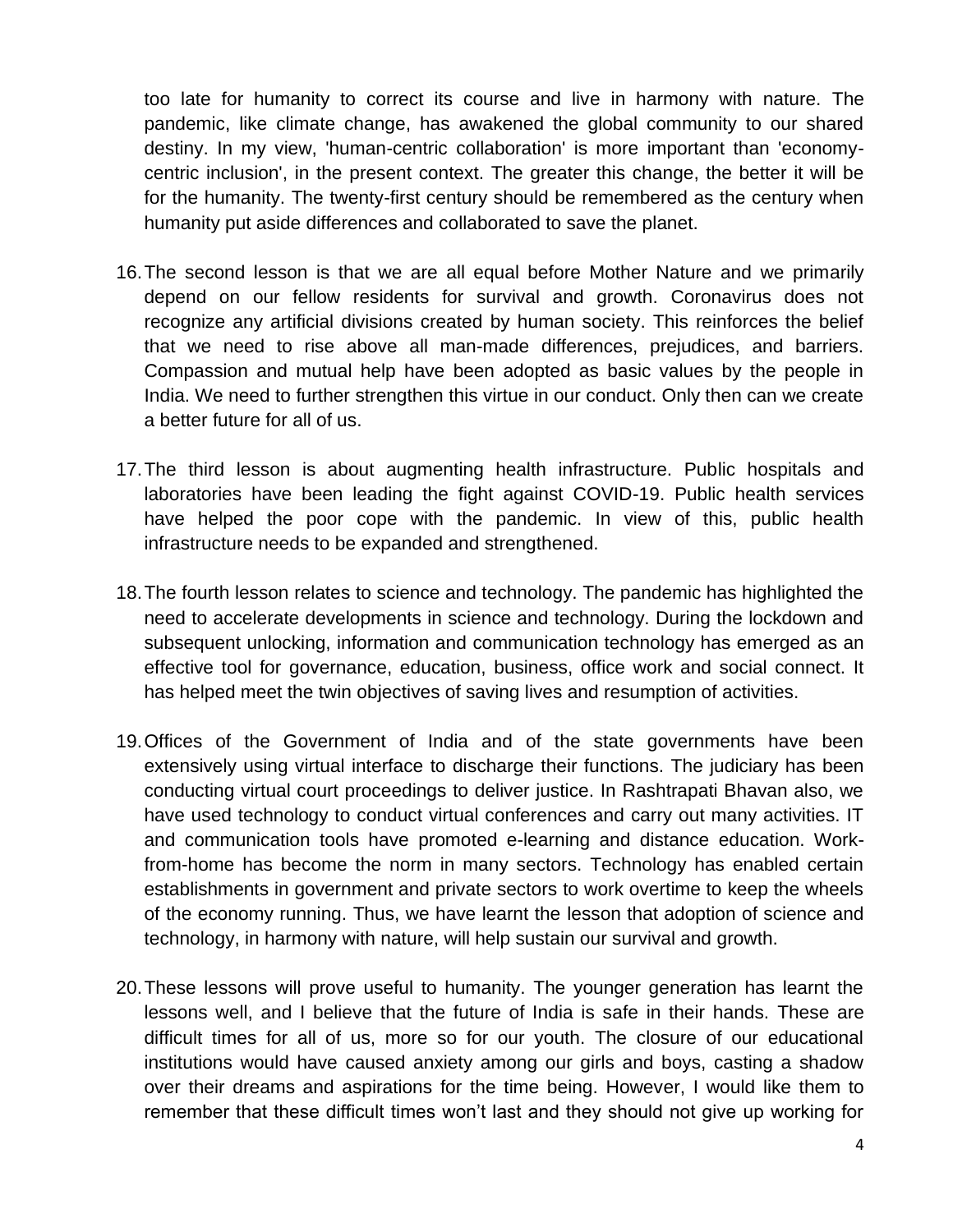their dreams. The past is full of inspiring examples of exciting reconstruction of societies, economies and countries after such devastations. I am sure that our country and youth have a bright future.

- 21.With a view to providing futuristic education to our children and youth, the Central Government has decided to implement the National Education Policy. I am confident that with the implementation of this policy, a new quality education system will be developed and this will transform the future challenges into opportunities, paving the way for a New India. Our youth will be able to freely choose their subjects according to their interests and talents. They would have an opportunity to realise their potential. Our future generations will not only be able to get employment on the strength of such abilities but will also create employment opportunities for others.
- 22.The 'National Education Policy' spells a long term vision with far-reaching impact. It will strengthen the culture of 'Inclusion', 'Innovation' and 'Institution' in the sphere of education. Imparting education in the mother tongue has been given emphasis in order to help young minds grow spontaneously. This will strengthen Indian languages as well as the unity of the country. Youth empowerment is essential for building a strong nation. The 'National Education Policy' is a right step in this direction.

My Dear Fellow Citizens,

23.Only ten days ago, construction of the temple at Shri Ram Janmabhoomi began, in Ayodhya. It was indeed a moment of pride for all. People of the country maintained restraint and patience for a long time and reposed unflinching trust in the judicial system. The issue of Ram Janmabhoomi was resolved through judicial process. All concerned parties and the people respectfully accepted the verdict of the Supreme Court and displayed before the world, Indian ethos of peace, non-violence, love and harmony. I congratulate all fellow citizens for their commendable conduct.

Dear Fellow Citizens,

- 24.When India won freedom, many predicted that our experiment with democracy will not last long. They saw our ancient traditions and rich diversity as hurdles in democratization of our polity. But we have always nurtured them as our strengths that make the largest democracy in the world so vibrant. India has to continue playing its leading role for the betterment of humanity.
- 25.The patience and wisdom being demonstrated by all of you in coping with the pandemic has been appreciated all over the world. I am confident that you will continue to maintain caution and act responsibly.